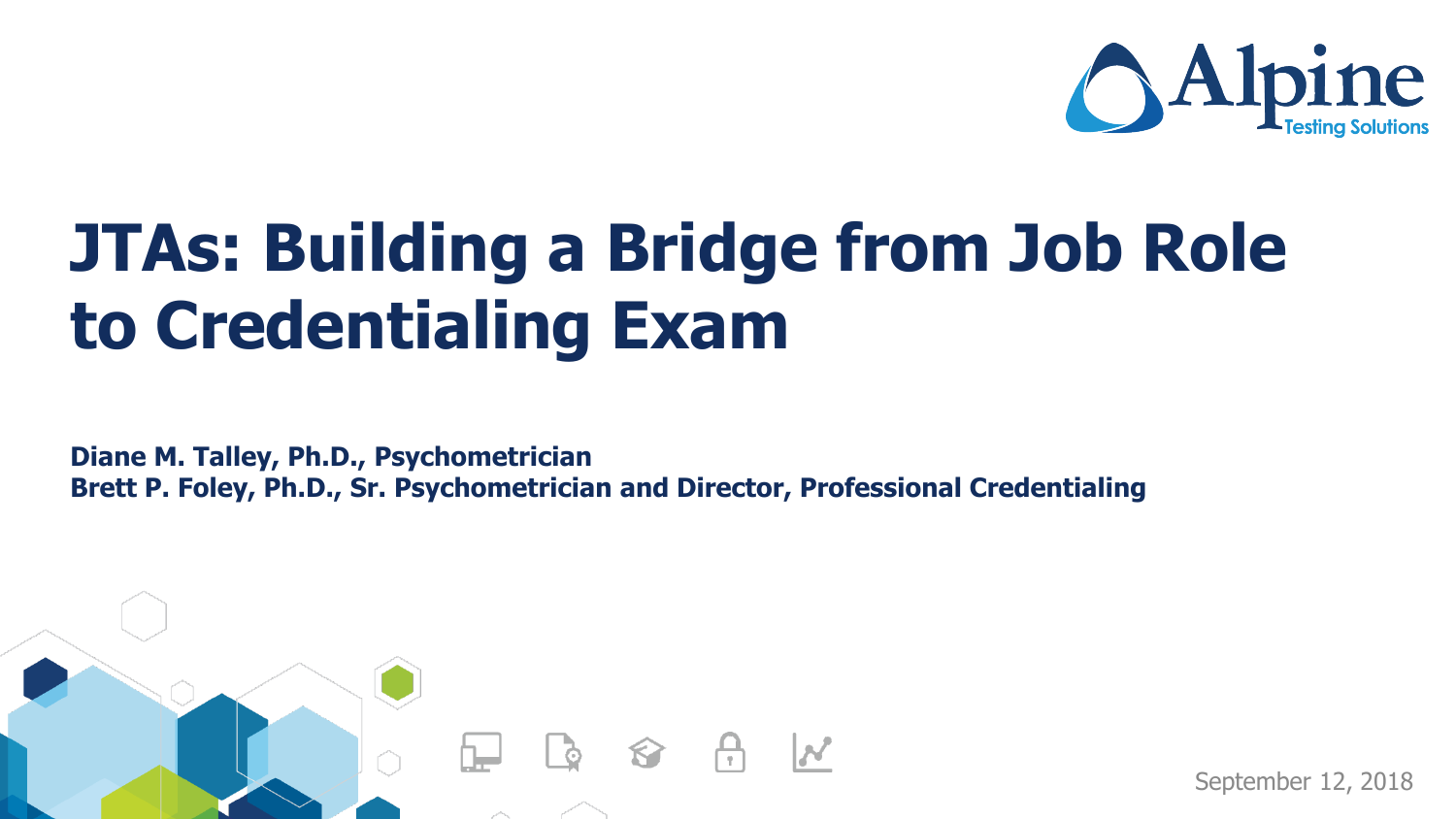

Purpose of this discussion is to present key concepts and considerations in defining the content domain (job task analysis) for a credentialing test.

Are you constructing a solid bridge from job role to exam blueprint and content?

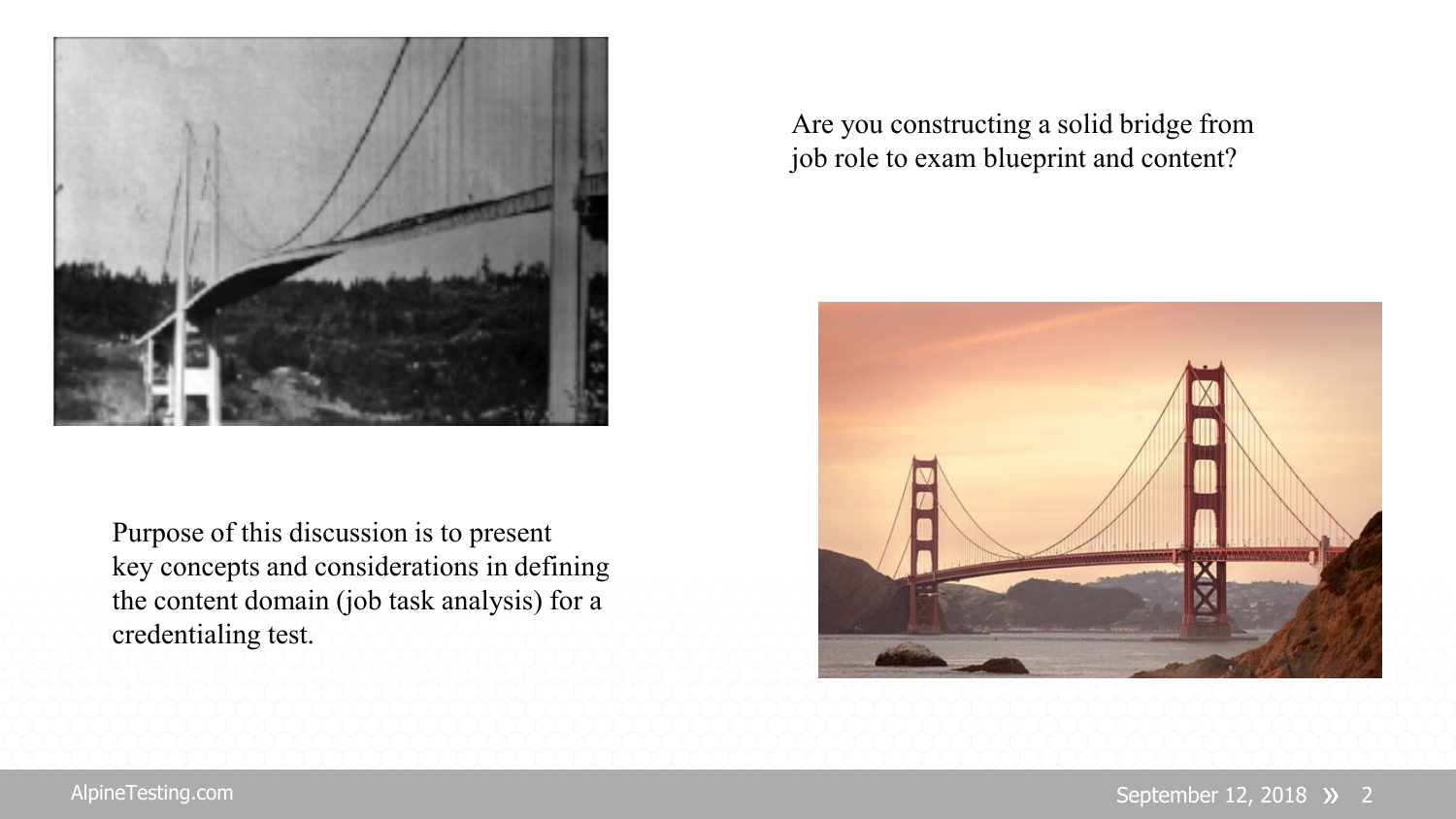#### Purpose, Construct, and Ability

A high quality test should…

- address the **PURPOSE** of the credentialing program,
- measure the **INTENDED CONSTRUCT**, and
- produce scores that lead to a valid interpretation of an examinee's **ABILITY** in the given construct.



#### **Content-Related Validity Evidence**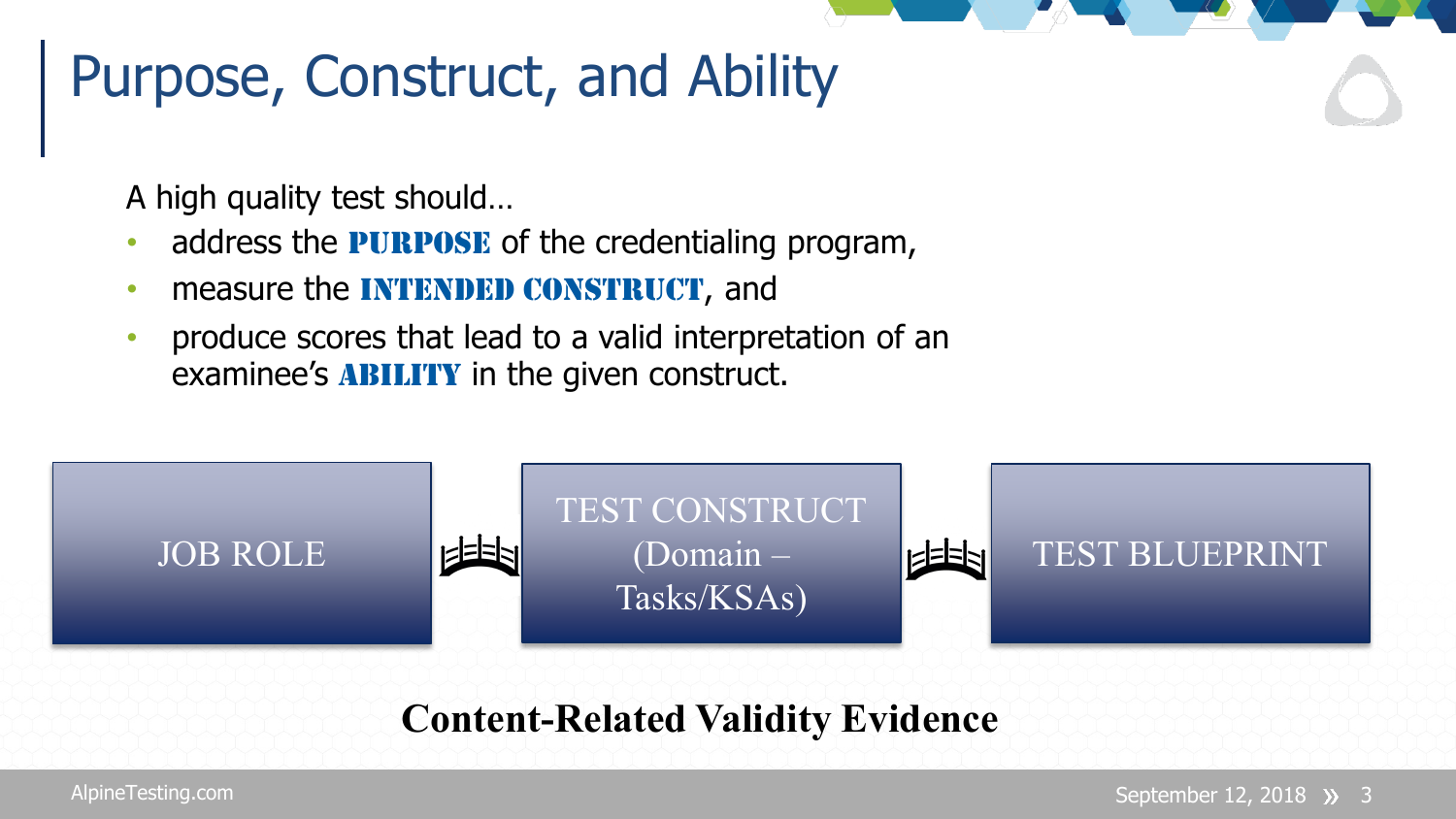#### Test Development Process

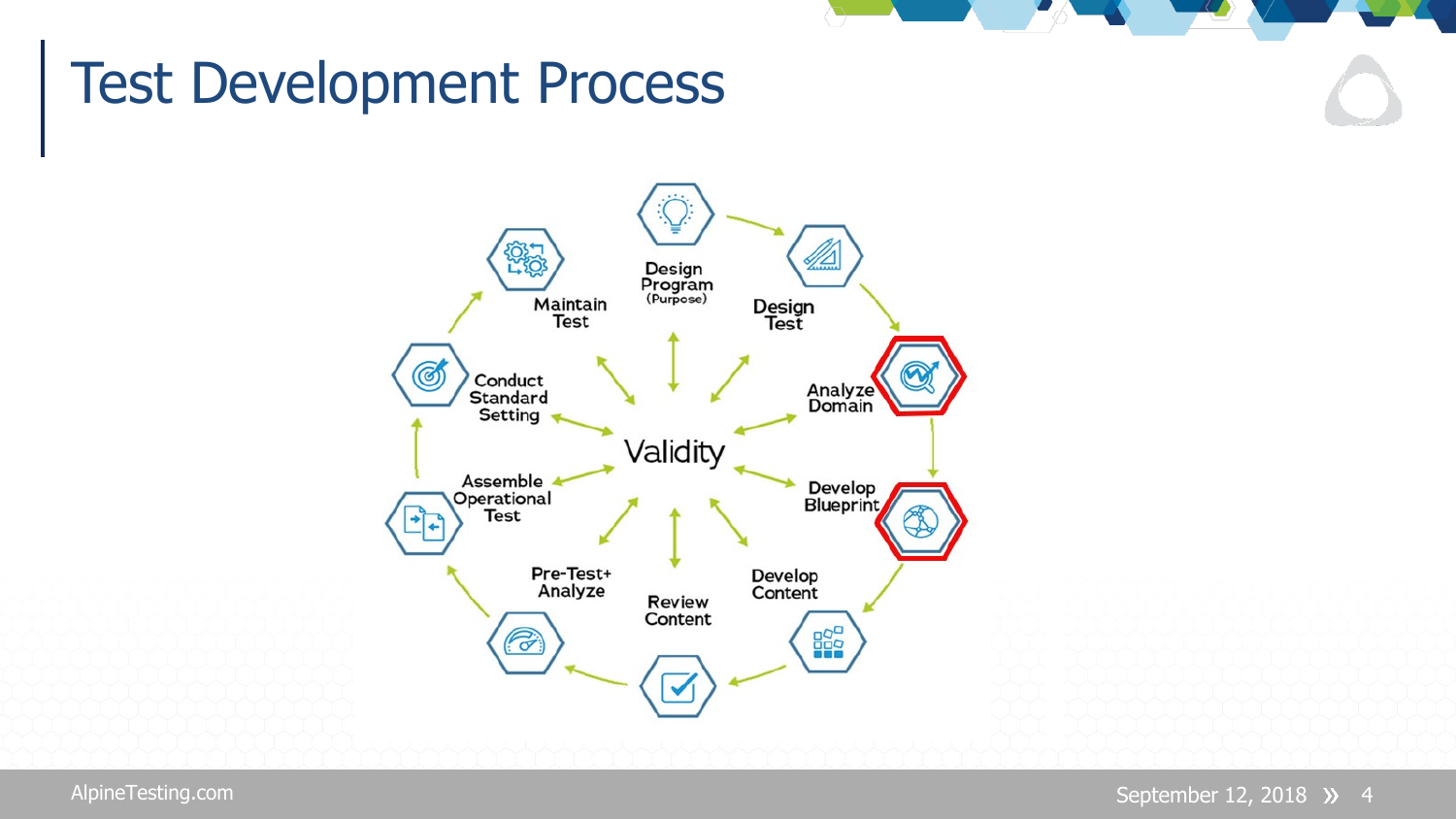### What is a Domain Analysis?

- » In credentialing, it is a systematic method used to identify the tasks, responsibilities, and corresponding knowledge, skills, and/or abilities (KSAs) necessary for successful performance in a job or domain of practice.
- » Often referred to as "Job Analysis," "Job Task Analysis," or "Practice Analysis"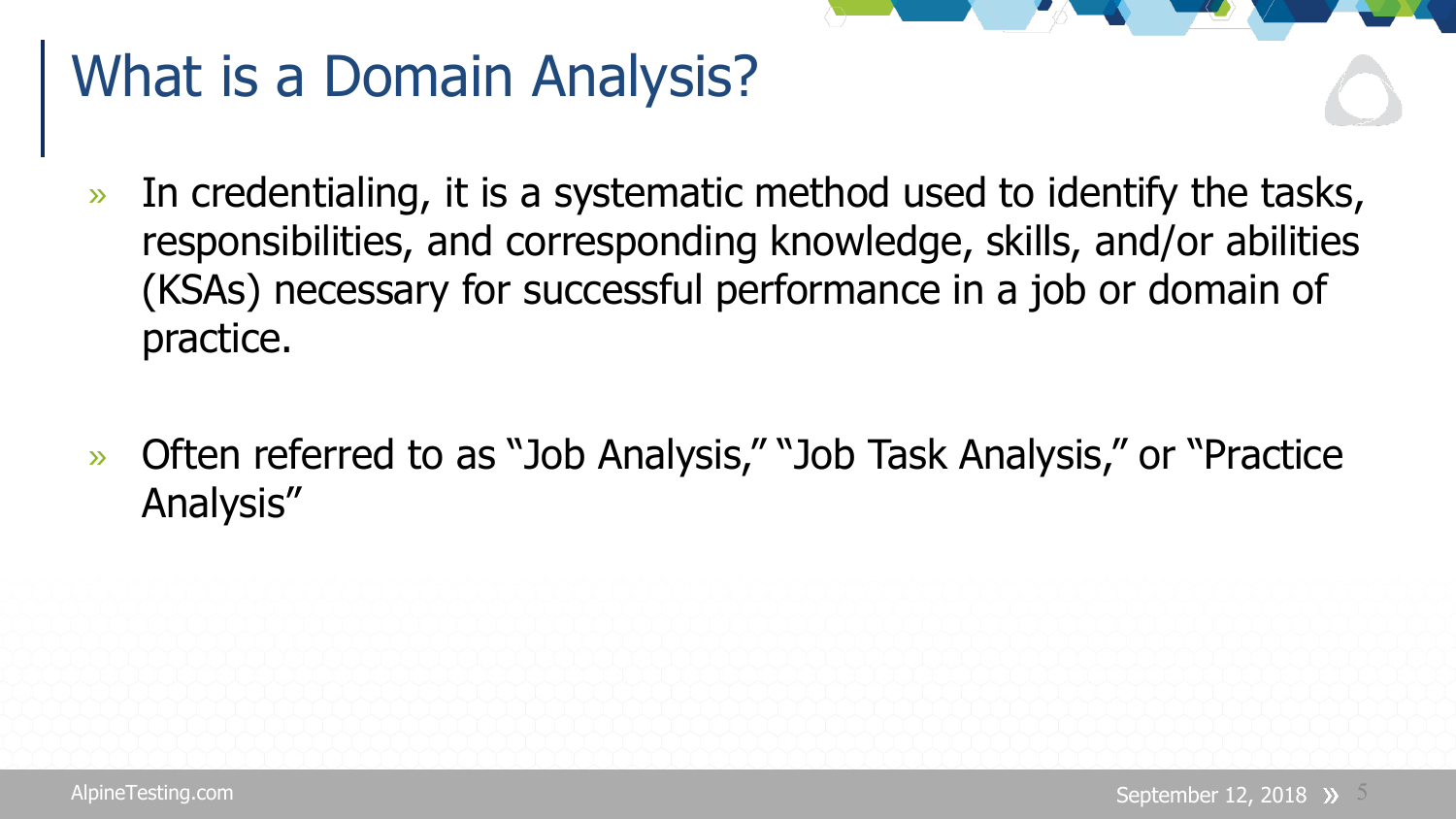## Why analyze the domain?

- » Results of the JTA form the basis for what is measured in exam (i.e., the test domain or construct)
	- Differs from a curriculum domain
- » Provides information to be translated into the test blueprint
	- Test objectives, targeted cognitive level, and content weighting
- » Provides content-related validity evidence in support of score interpretation and use
- » Industry best practices, standards, and legal considerations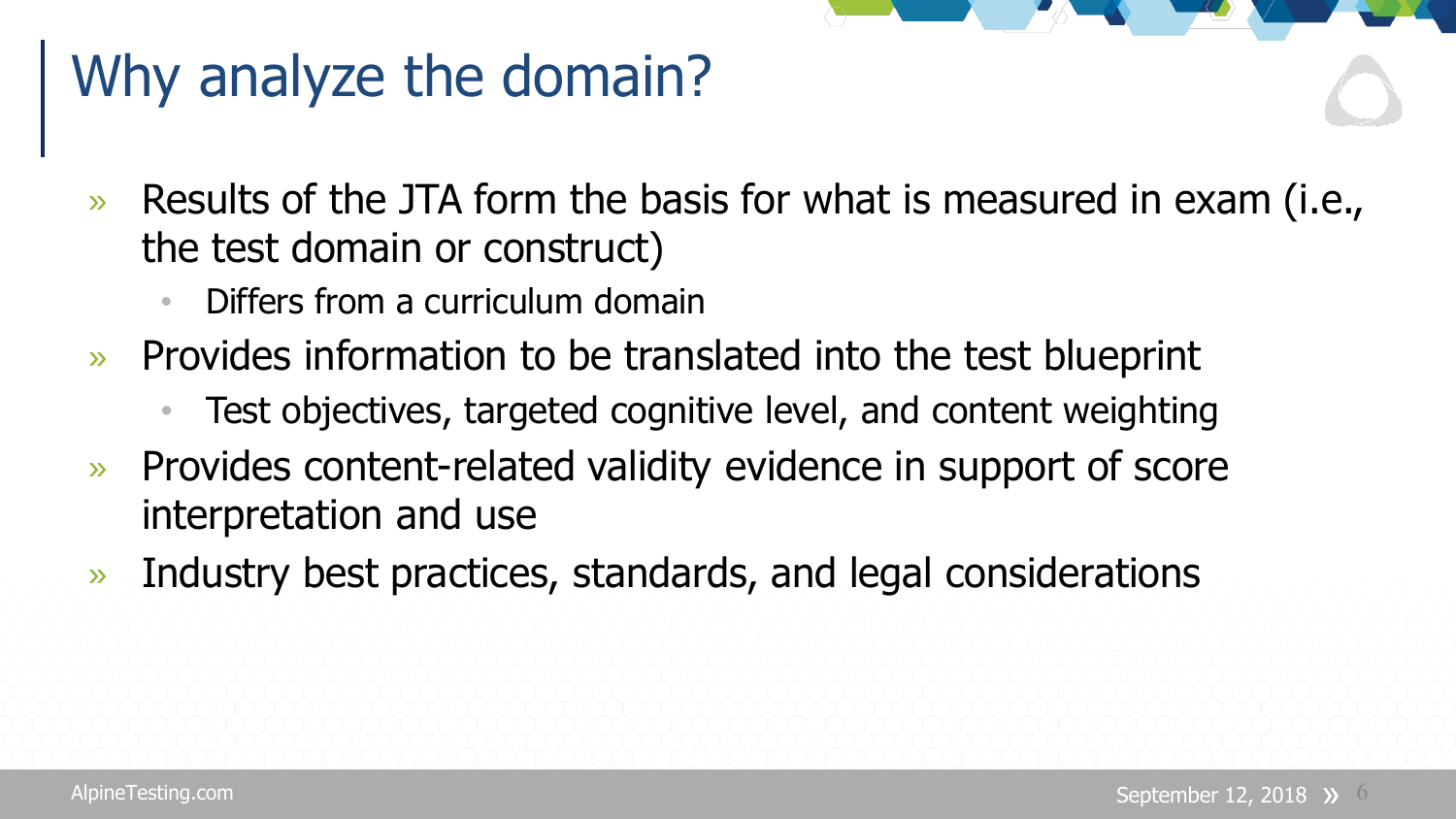#### Industry best practices

- » "The validity of inferences for certification examination scores rests primarily and solidly on the adequacy and defensibility of the methods used to define the content domain operationally, delineate clearly the construct to be measured, and successfully implement procedures to systematically and adequately sample the content domain" (Downing, 2006).
- » The outputs of job analysis provide a foundation for credentialing examinations that are "fair, job related, and legally defensible" (Chinn & Hertz, 2010, p.1).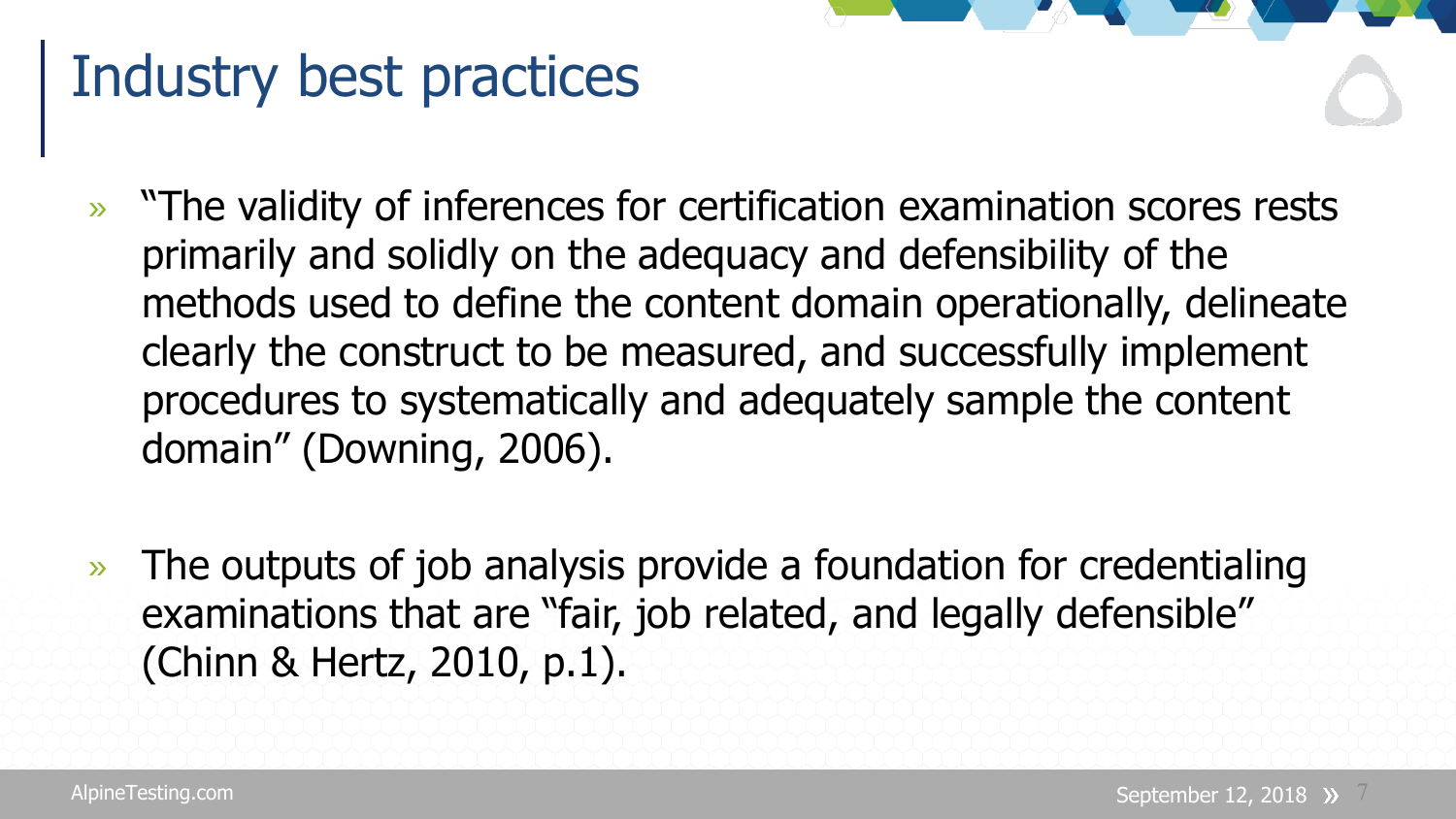#### Industry Standards

» "The content domain to be covered by a credentialing test should be defined clearly and justified in terms of importance of the content for credential-worth performance in an occupation or profession.<br>A rationale and evidence should be provided to support a claim that the knowledge or skills being assessed are required for credential-worthy performance in an occupation and are consistent with<br>the purpose for which the licensing or certification program was instituted."

Standard 11.13, AERA, APA, & NCME (2014)

» "The certification program must establish specifications that describe what the examination is intended to measure as well as the design of the examination and requirements for its standardization and use, consistent with the stated objectives of the certification program."

NCCA Standard 15

» "A certification scheme shall contain the following elements: scope of certification; job and task description; required competence; abilities (when applicable); prerequisites (when applicable); code of conduct (when applicable). "

ANSI PCAC 17024 Standard 8.2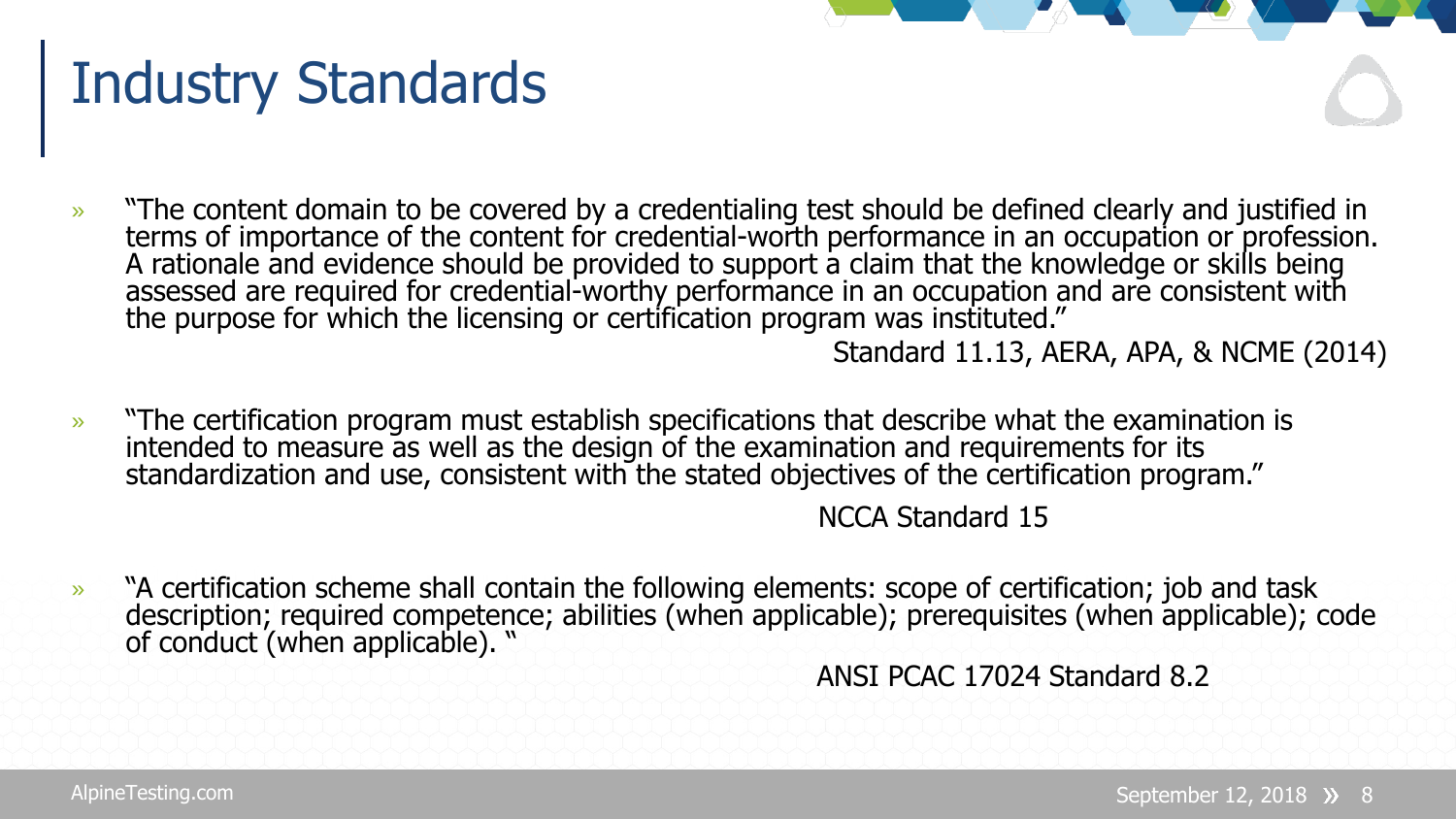## Legal Defensibility

- » Legal concerns stem from:
	- High stakes use of exams (employment decisions such as hiring, firing, raises, promotions)
	- Inappropriate uses of exams
	- Bias /discrimination
- » Equal Employment Opportunity Commission (EEOC) Guidelines
	- "A description of the method used to analyze the job should be provided (essential). The work behavior(s), the associated tasks, and, if the behavior results in a work product, the work products should be completely described (essential). Measures of criticality and/or importance of the work behavior(s) and the method of determining these measures should be provided (essential)." (Standard 1607.15.C.).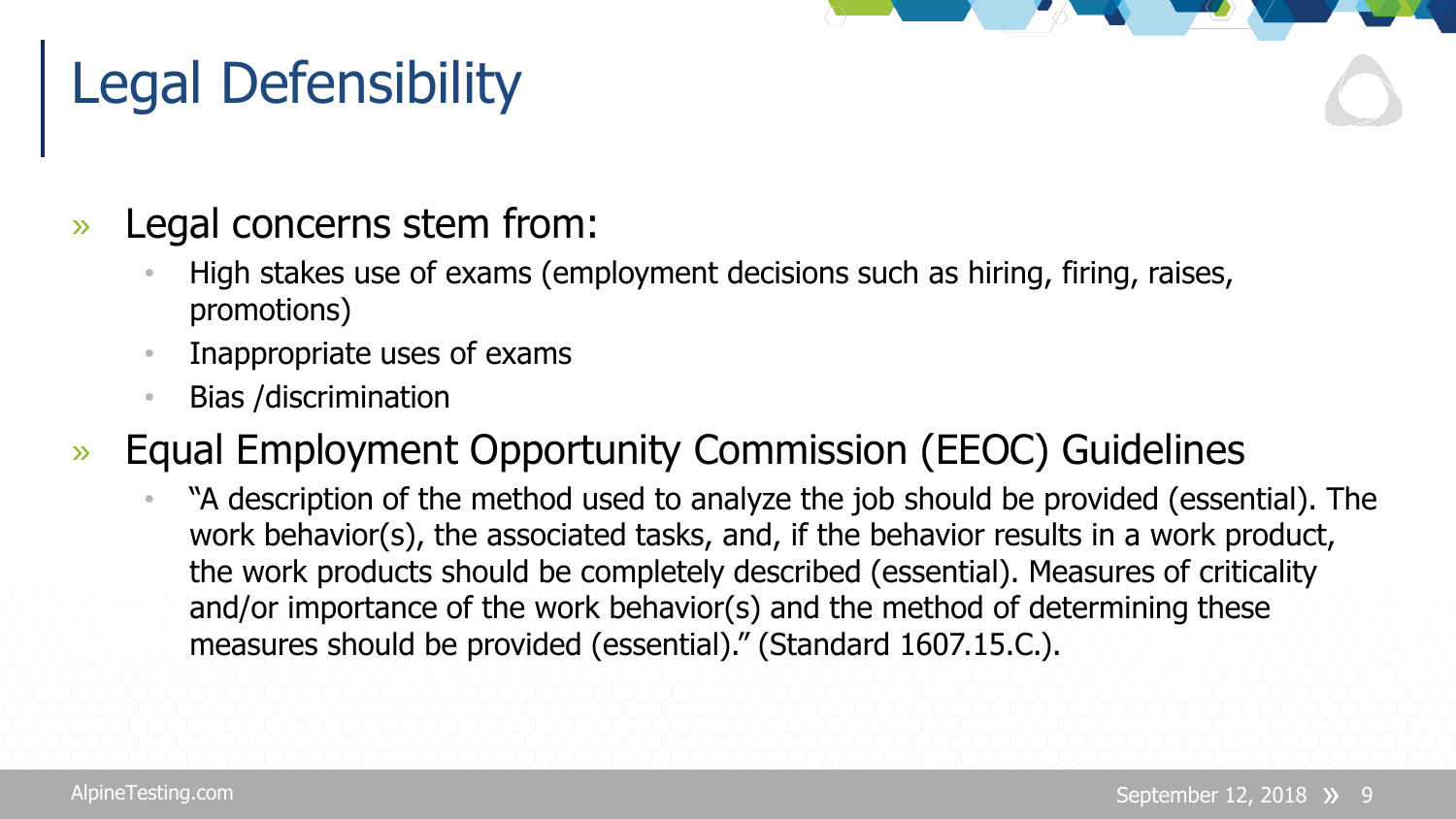### Job Task Analysis Methodology

- » Primary method used in credentialing is a Job Task Inventory
	- Panel of SMEs define the tasks and/or competencies, and corresponding knowledge, skills, and/or abilities necessary for performance by a minimally qualified candidate (MQC) in a job role.
	- Followed by a survey from the broader target population
- » Outcomes
	- Clearly defined content domain that aligns with the target audience and definition of an MQC
	- Exam blueprint that aligns with the domain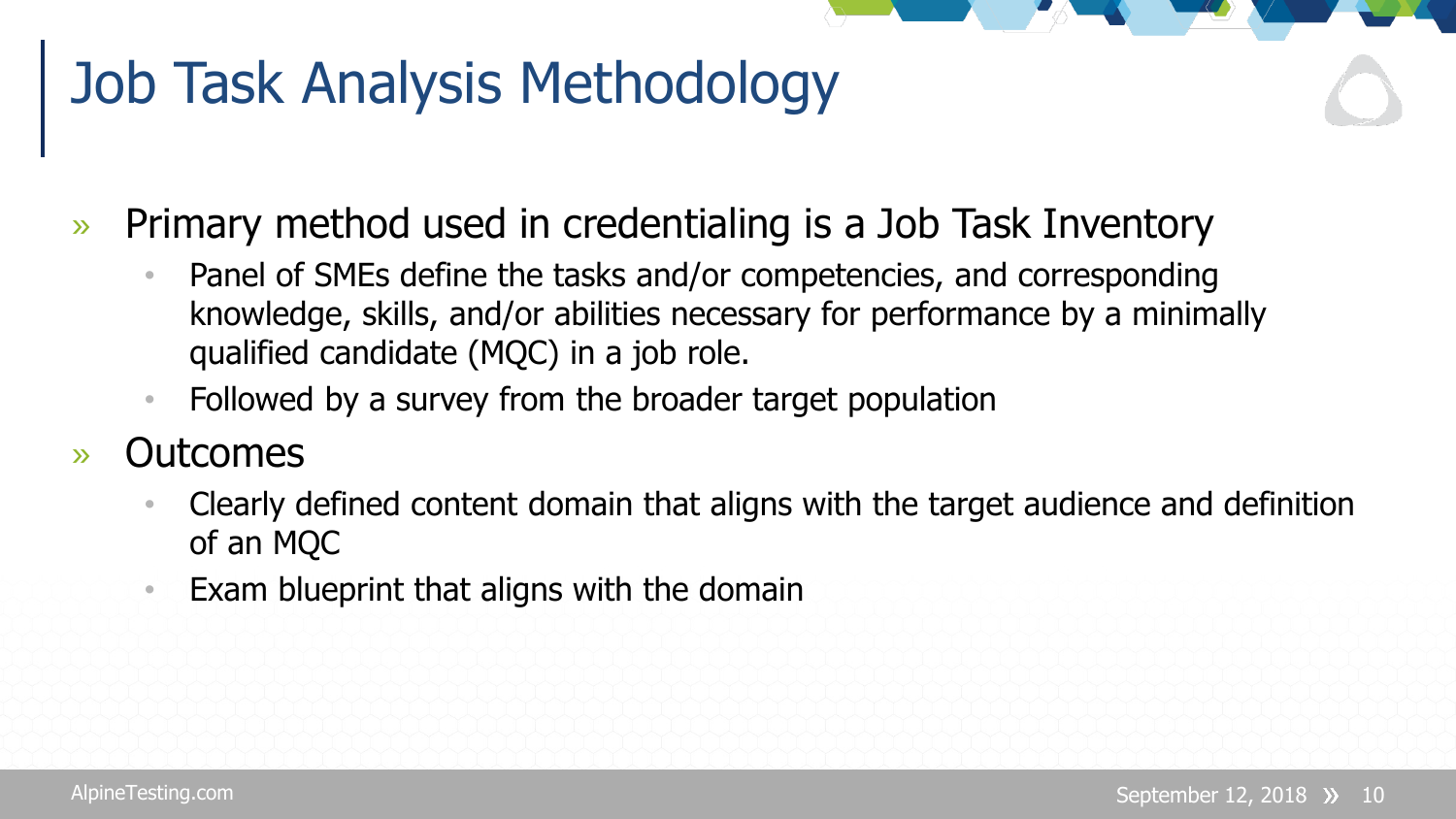## Steps in a Typical Job Task Analysis Inventory

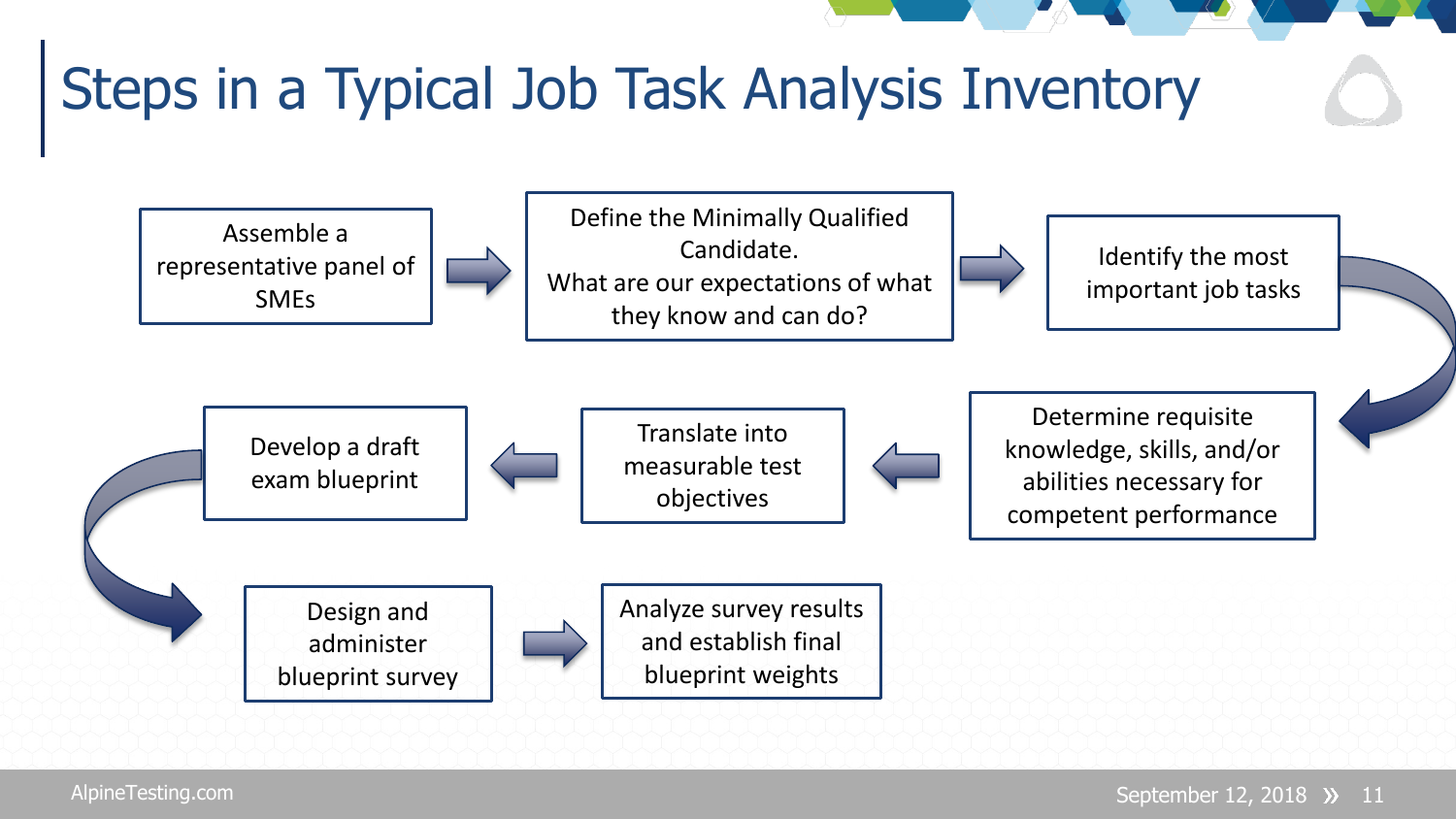#### Assemble a Panel

- » Who are the participants?
	- Key program stakeholders, as necessary
	- SMEs
		- Panel should represent relevant geographical regions, job contexts, practice settings/role differences, years of work experience, and other demographic variables (e.g., ethnic diversity, gender)
		- Level of experience: Old school, New School, School
		- Typically already certified or licensed in the job role/profession
- » How many participants should there be? It depends!
	- There is no one size fits all... representation is more important than quantity
	- Really large panels can make focused discussions/collaborations difficult
	- Smaller panels may fail to adequately represent diversity in the job role and subsequently in the domain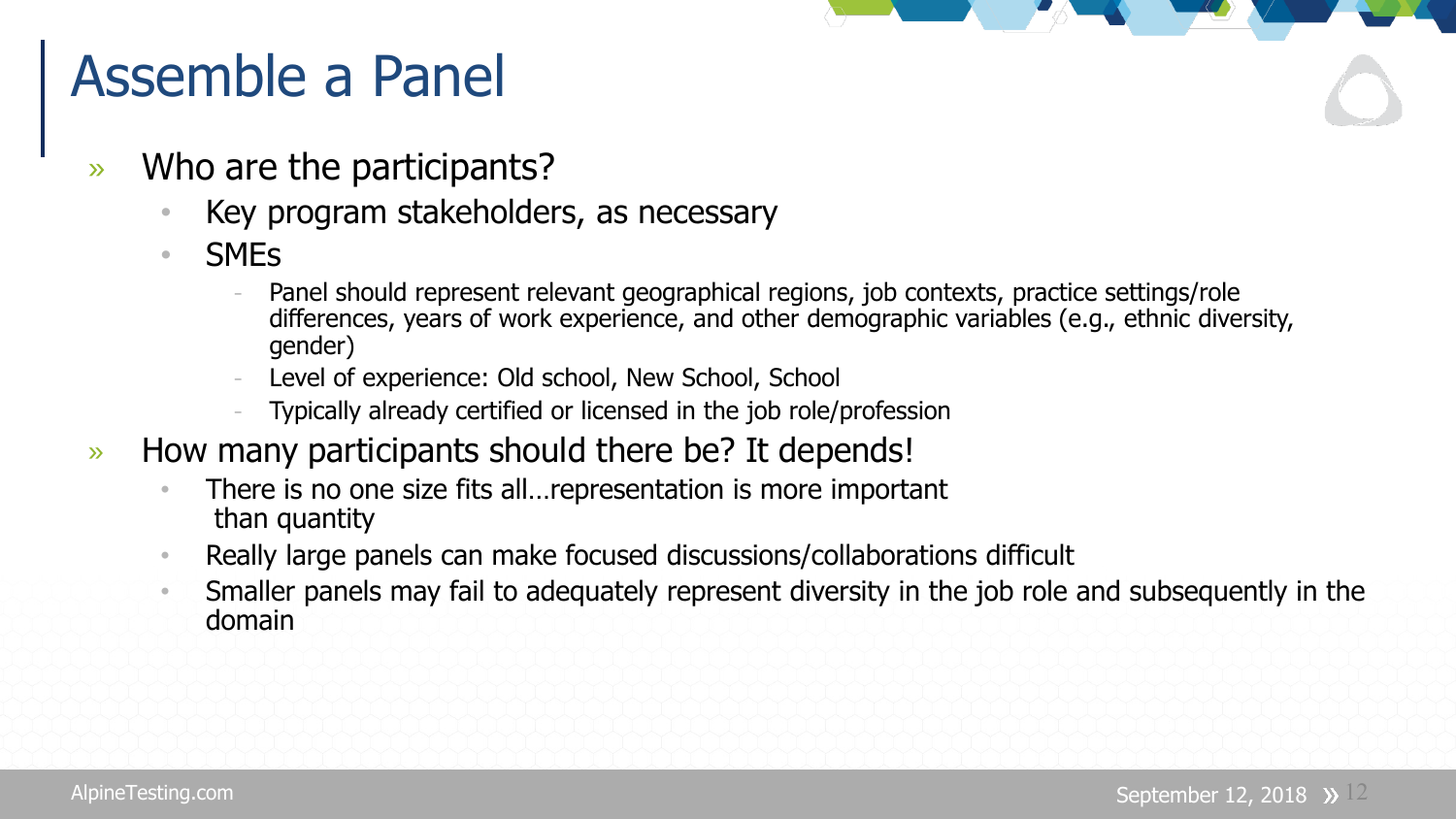#### Identify Tasks and Knowledge, Skills, and/or Abilities

- » Typically 2-3 days for in-person meeting
- » Define the MQC
- » Identify important tasks
	- Everyone needs to know how to do these high level things.
- » Identify KSAs
	- What does someone need to know to do the job task?
	- At what level does someone need to know these things?
- » Translate the job tasks into measurable exam objectives
	- How can we measure that someone knows how to perform the job task?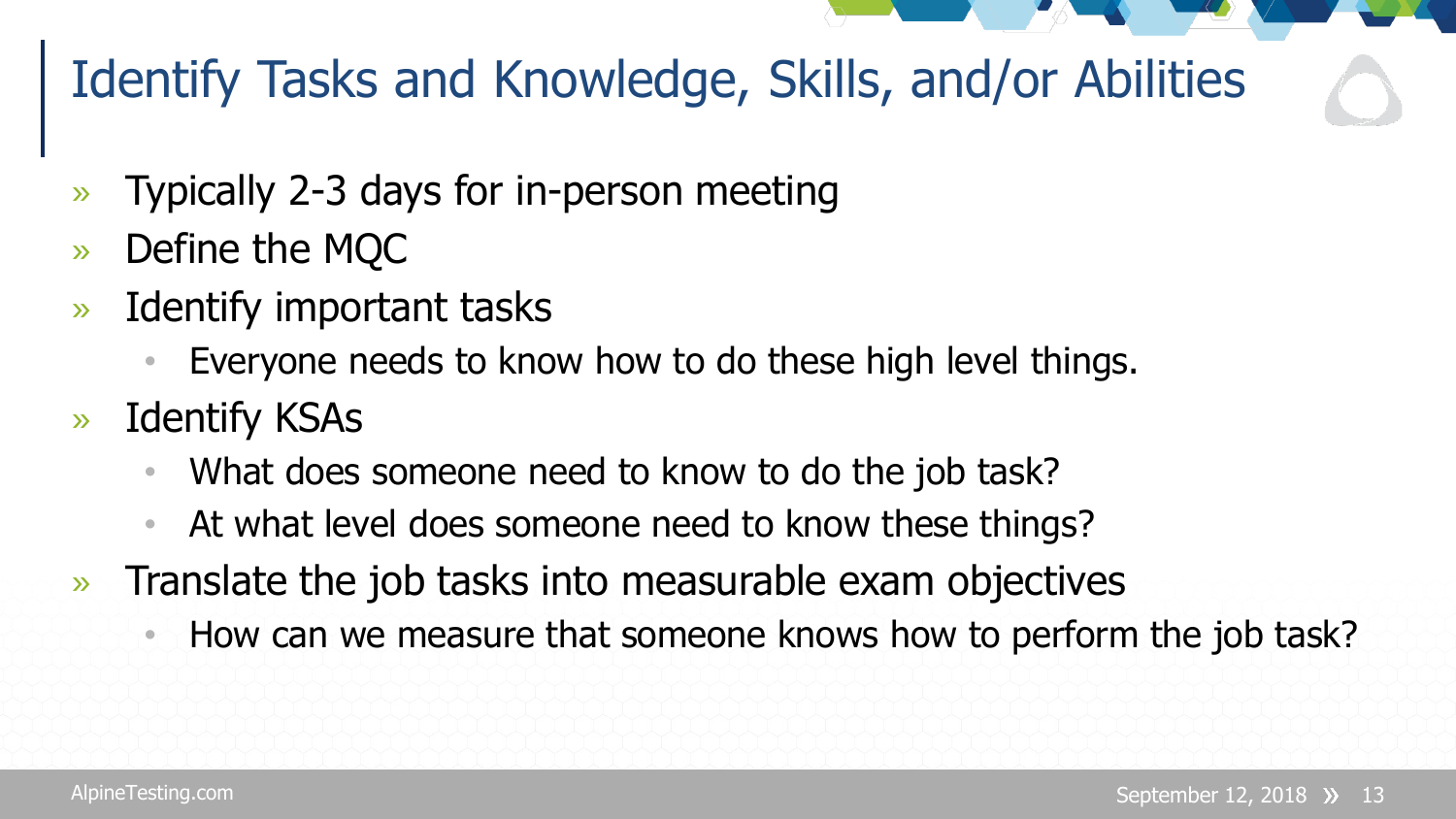#### Determine Cognitive Complexity

- » Cognitive complexity identifies the level of cognitive processing required by the MQC
- » Example of a hierarchy ranging from remembering facts to evaluating and creating information (Anderson et al, 2001)

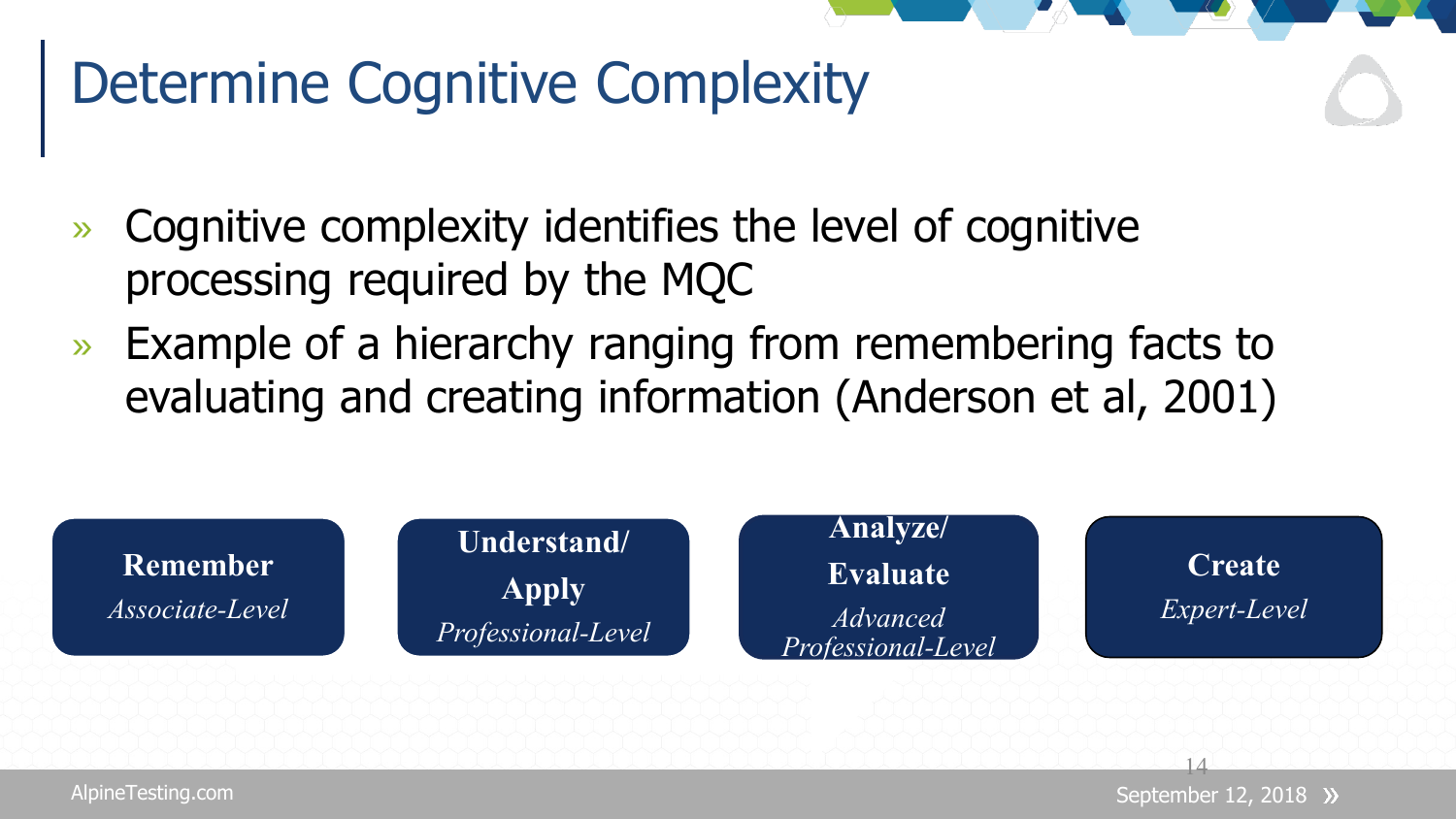### Administer a Blueprint Survey

#### » Design a survey

- Purpose
- Clear concise instructions
- Thorough definition of the program and MQC
- Select level of the domain to survey (Task, KSA)
- Select survey scales (e.g., frequency, importance, criticality)
- » Identify a representative sample
- » Develop and execute communication plan
- » Administer
- » Analysis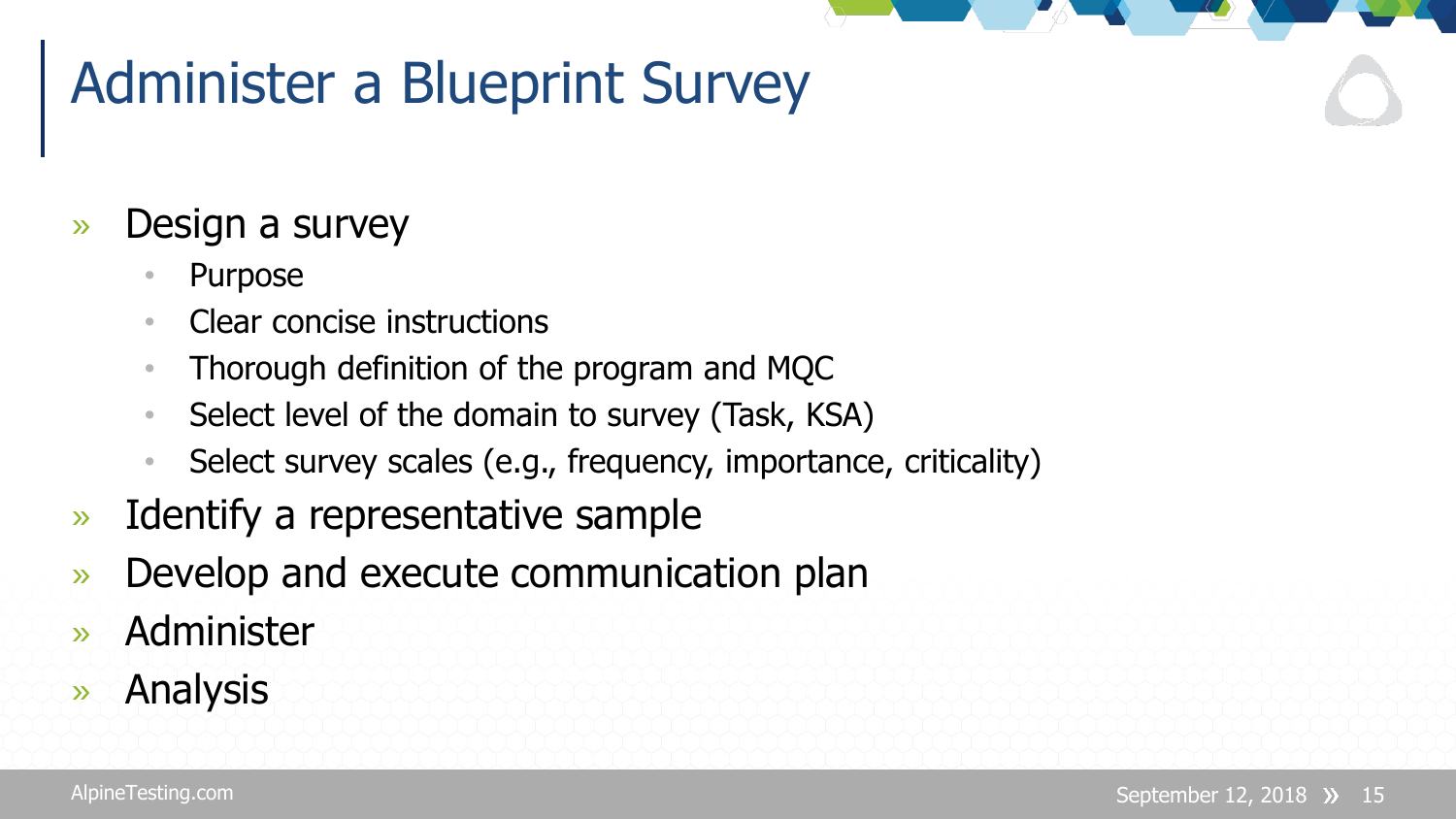## Blueprint Survey Outcomes

#### **Sample blueprint**

|                         | Cognitive    |        | Number                  |
|-------------------------|--------------|--------|-------------------------|
| Domain                  | Complexity   | Weight | of items                |
| $\mathbf{1}$            |              | 50%    | 10                      |
| 1.01                    | U/A          | 15%    | 3                       |
| 1.02                    | A/E          | 10%    | $\overline{2}$          |
| 1.03                    | R            | 15%    | 3                       |
| 1.04                    | U/A          | 10%    | $\overline{2}$          |
| 2 <sup>1</sup>          |              | 15%    | $\overline{\mathbf{3}}$ |
| 2.01                    | R            | 10%    | $\overline{2}$          |
| 2.02                    | U/A          | 5%     | $\mathbf{1}$            |
| $\overline{\mathbf{3}}$ |              | 35%    | 7                       |
| 3.01                    | R            | 10%    | 2                       |
| 3.02                    | R            | 5%     | 1                       |
| 3.03                    | A/E          | 20%    | 4                       |
|                         | <b>Total</b> | 100%   | 20                      |

#### **Translate results into blueprint weights**

- » Determine weighting of scales (e.g., 2 x Criticality)
- » Combine scales (e.g., multiplicative  $model<sup>1</sup>$ )
- » Determine number of items (or other amount of content) for each task/objective

<sup>1</sup>Kane et al  $(1989)$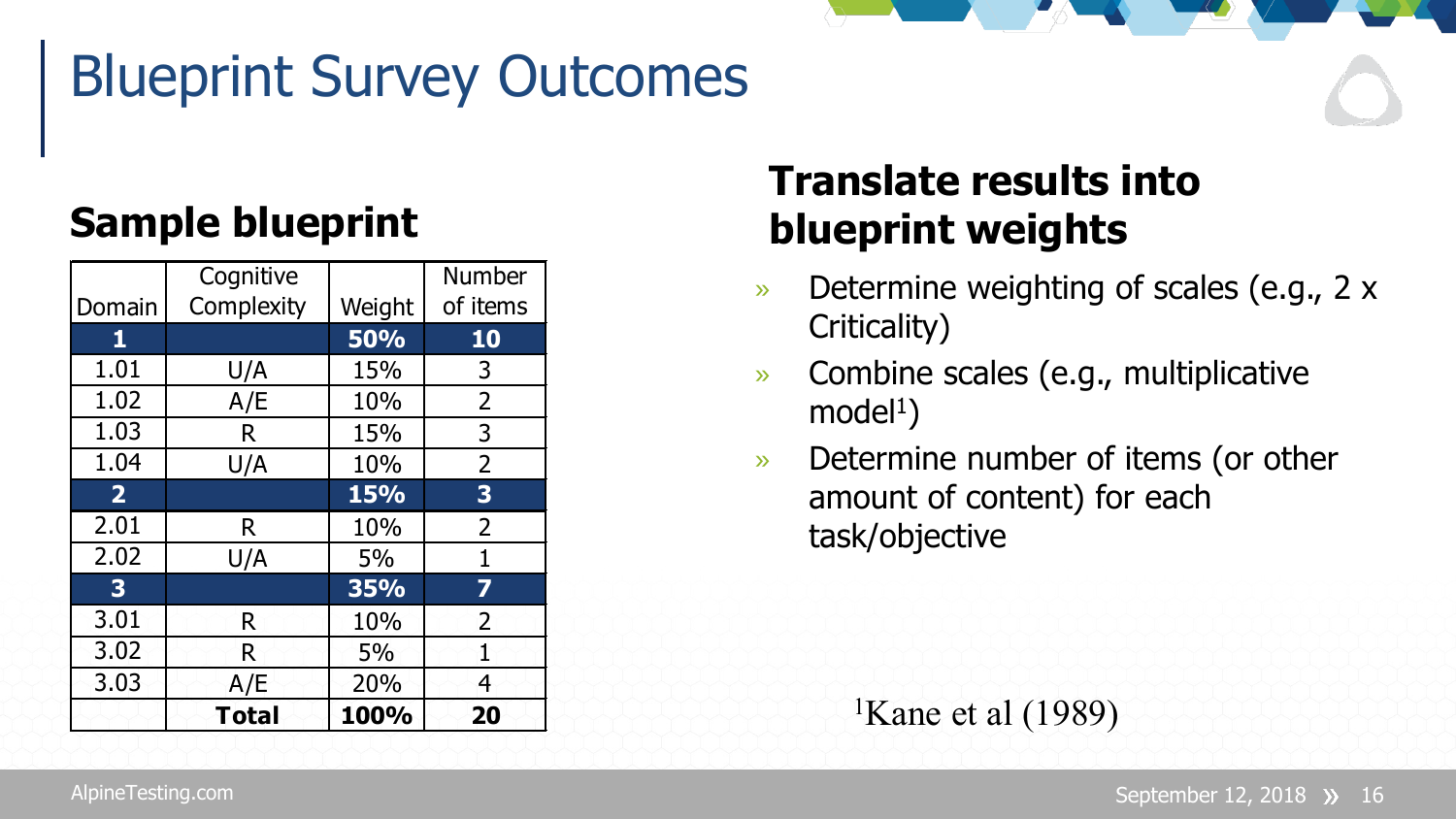#### Document the Job Task Analysis Study

- » Panel qualifications and representation
- » Rationale for selected methodology
- » Procedures
- » Outcomes
	- Draft Blueprint
	- KSAs
	- Cognitive level
	- Survey results
	- Final Blueprint with weightings
	- Methodology for how weightings and final blueprint were created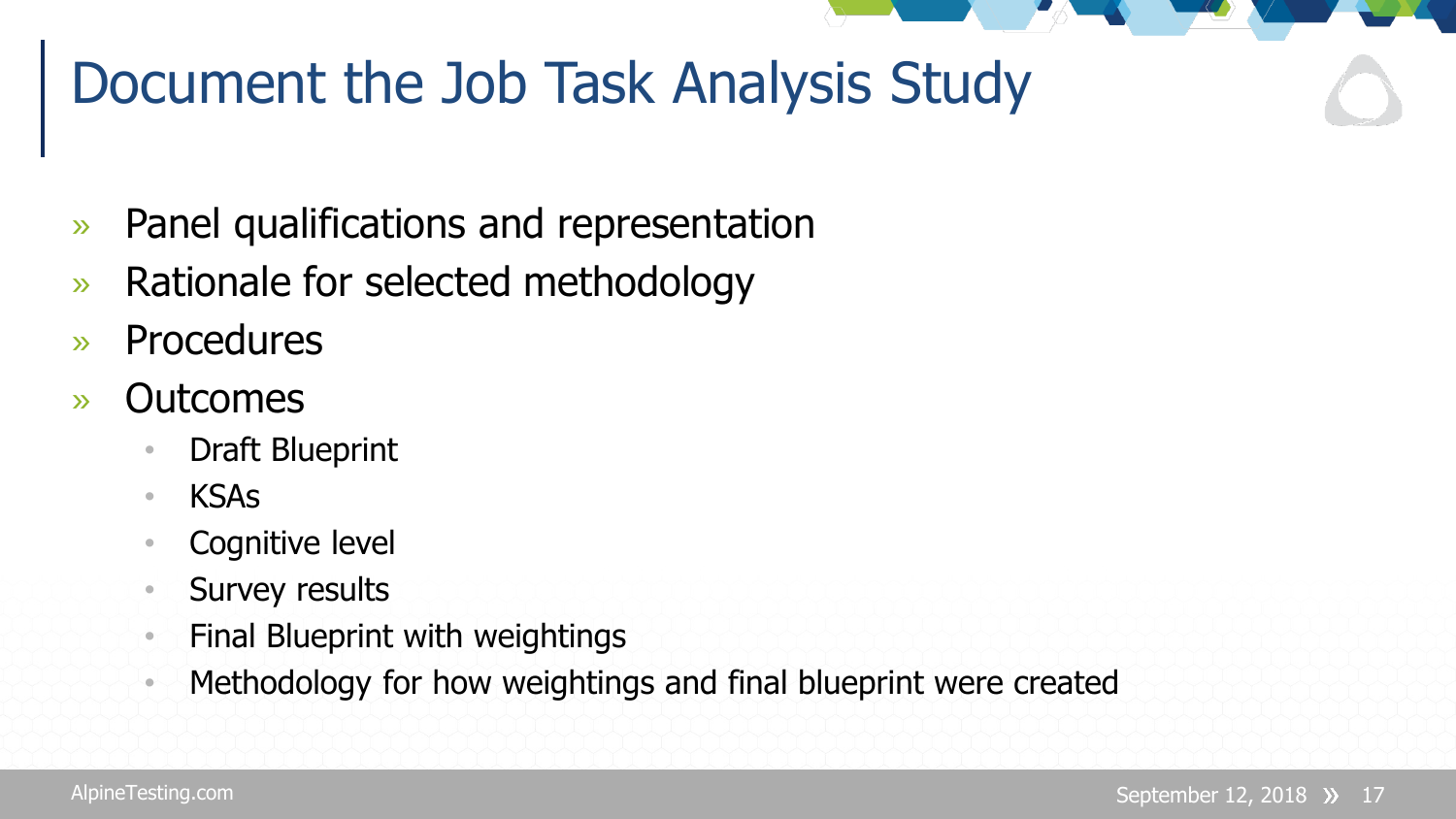### Variations in process

- » Test development often requires us to be highly adaptable; applying our psychometric knowledge in less than ideal circumstances.
	- Challenges recruiting SMEs
	- Limited resources
	- Identifying survey population/sample and low response rates
	- Quickly changing content
- » In person vs. virtual
- » Impact study to determine whether a job analysis needs to be updated
- » Job Task Review (JTR)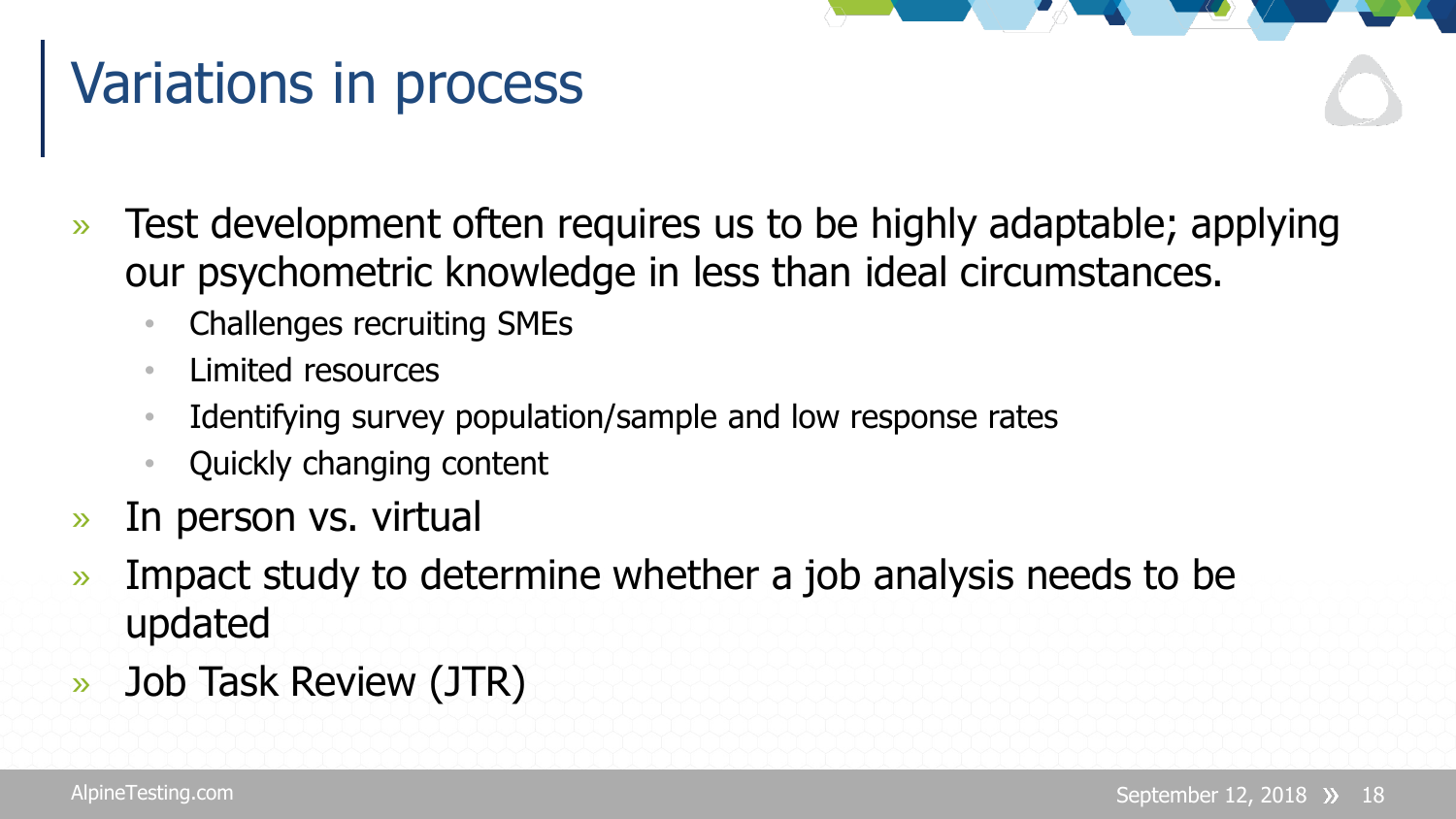#### Accreditation Considerations: Frequent Stumbling **Blocks**

- » SMEs not sufficiently representative of the credentialed population
- » Insufficient linkage between the findings of the JTA and…
	- the examination blueprint
	- the content of the examination
- » Lack of evidence-based rationale for the length of the recertification period
	- Also informs frequency of JTAs/Reviews

Balasa & Fidler (2016)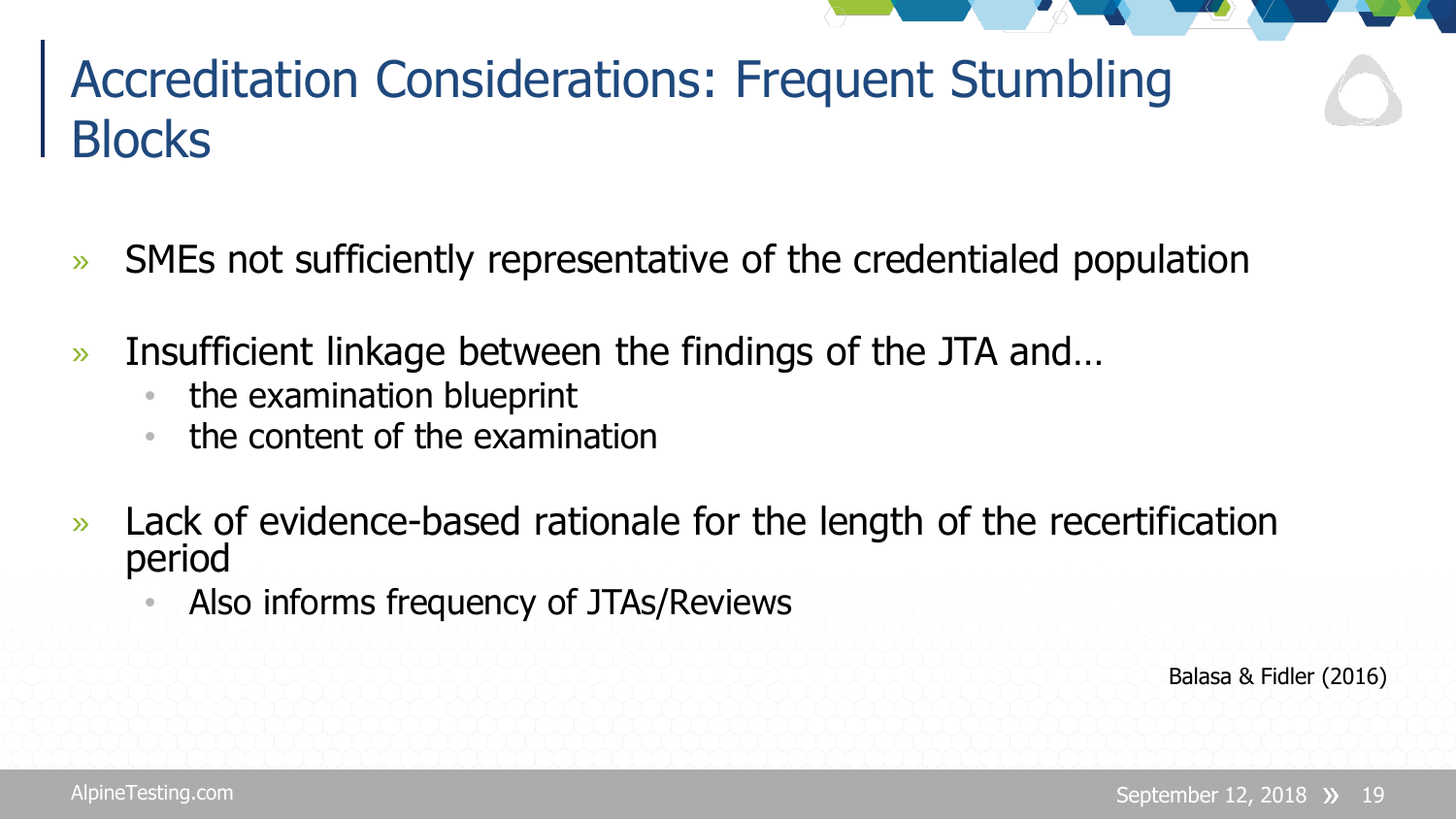## Representative SMEs

- » Both JTA Panels & Survey Sample
- » Requires knowledge of profession and stakeholder groups
- » May be driven/constrained by policy considerations
- » JTA survey helps to meet this expectation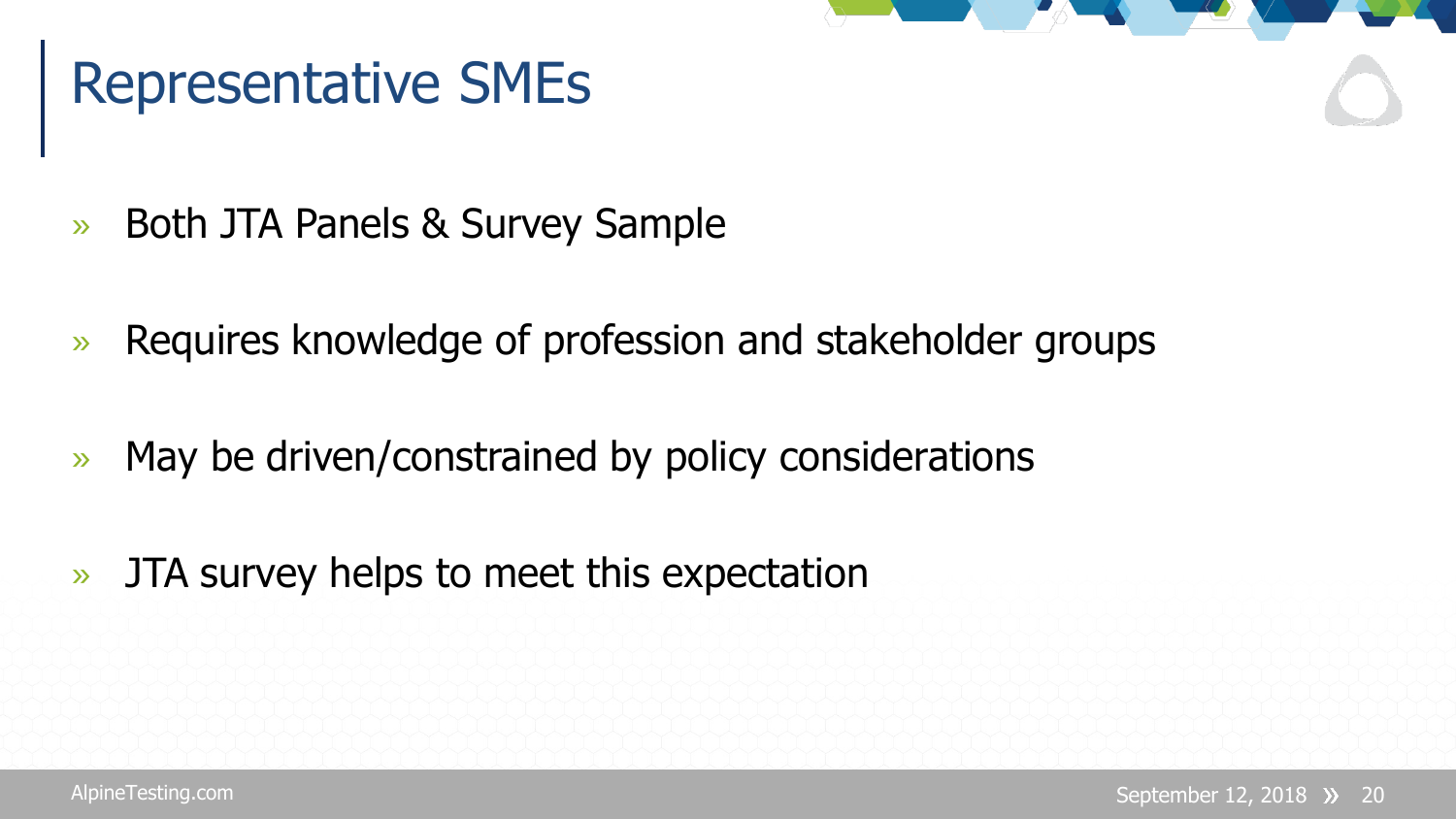SME groups involved in examination development activities should be broadly representative of the diversity of…

- » Practice type
- » Gender
- » Age
- » Regions (or countries, if the assessment is to be used internationally)
- » Ethnicity
- » Years of experience

(ICE, 2011, p. 11)

- » Think critically about other important groups
- » Include these in data collection and documentation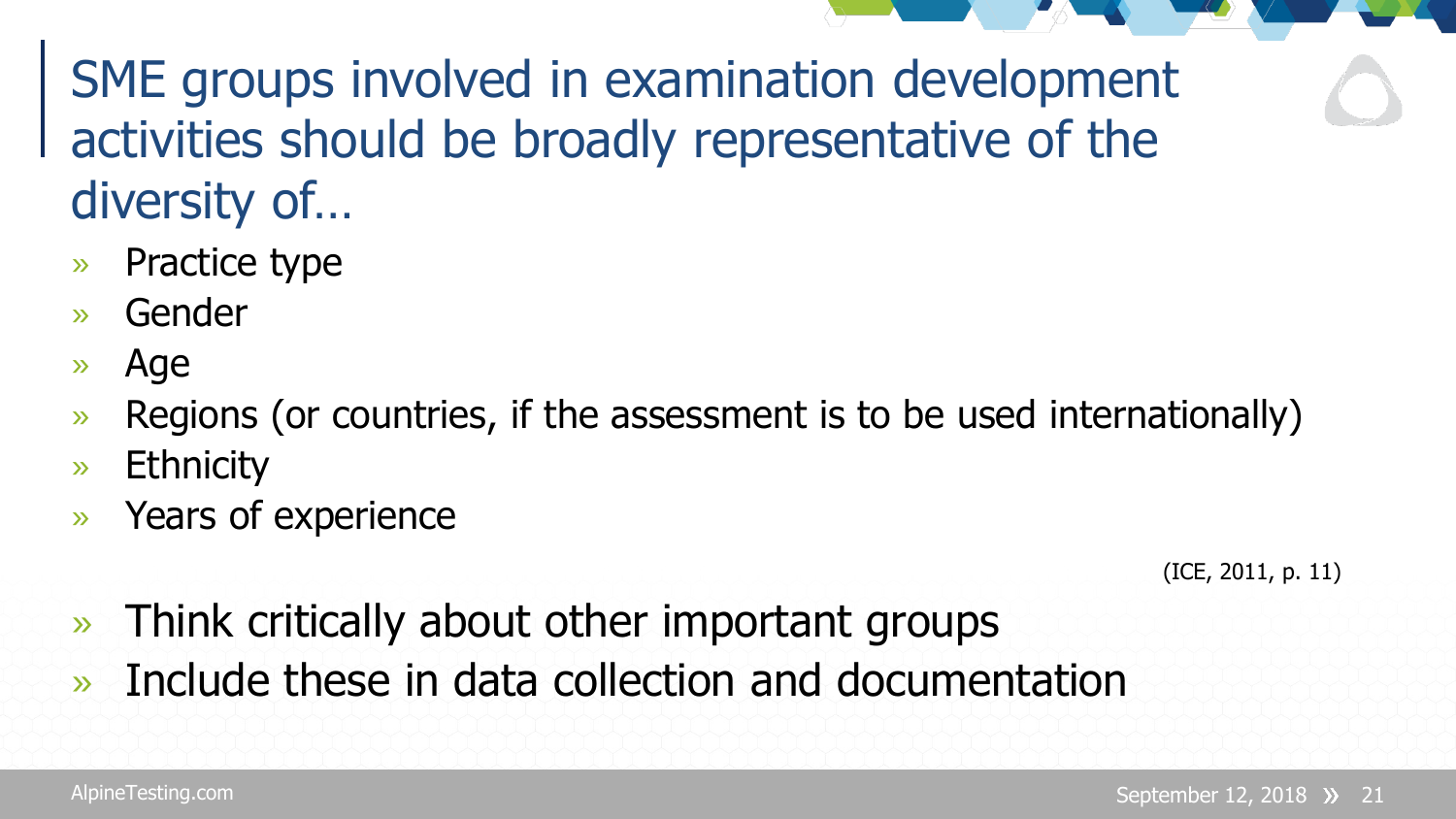#### Establish Clear Linkages

- » Document and provide a rational for…
	- Determining blueprint content/weights based on JTA results
	- Verifying that
		- Each item aligns to a blueprint elements
		- Items on a form collectively meet the blueprint requirements

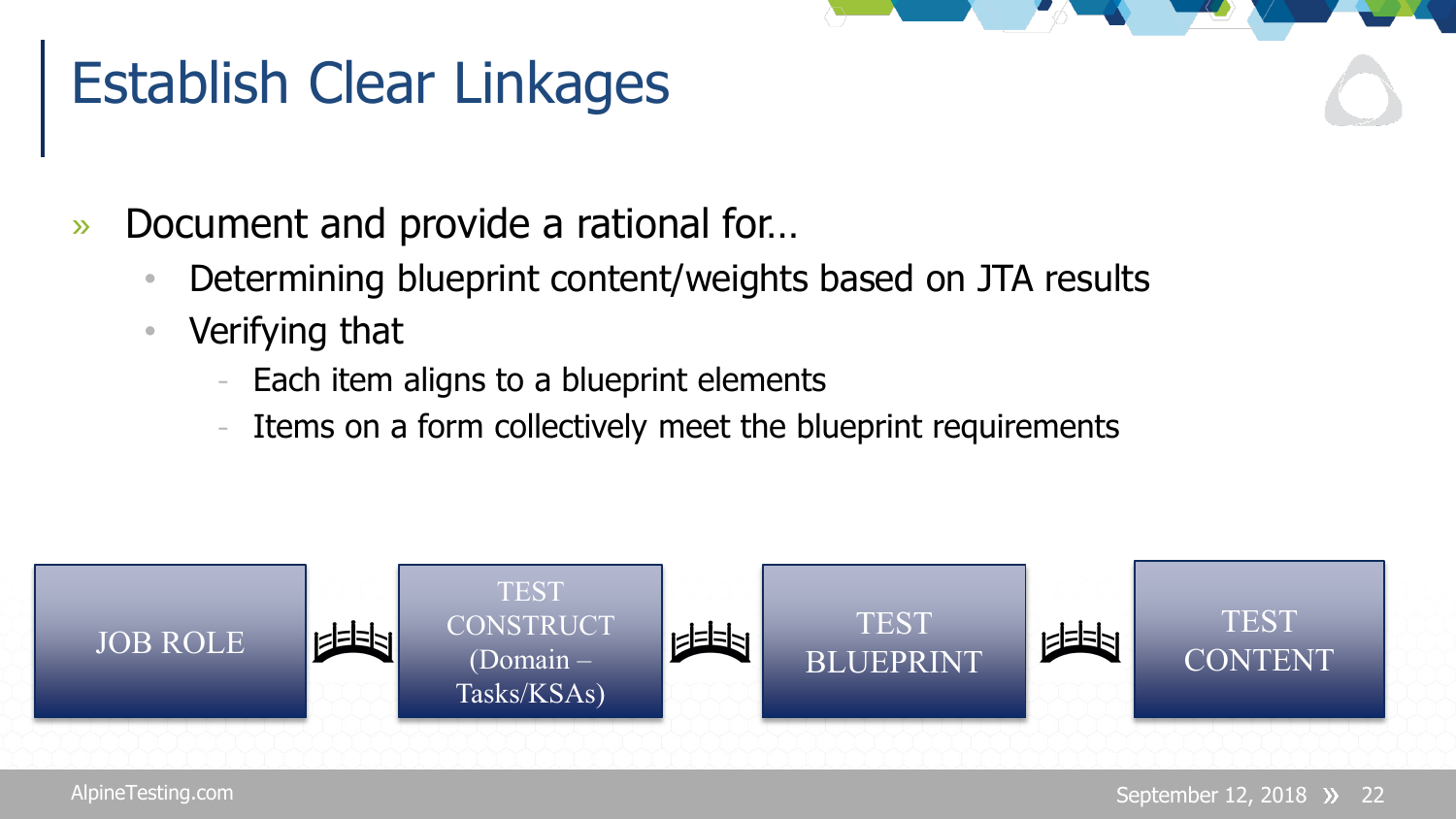#### Collect evidence to determine length of the recertification period/frequency of JTAs

- » Already asking SMEs to talk about the necessary KSAs for the job
- » Add additional question to determine how frequently those KSAs change in a meaningful way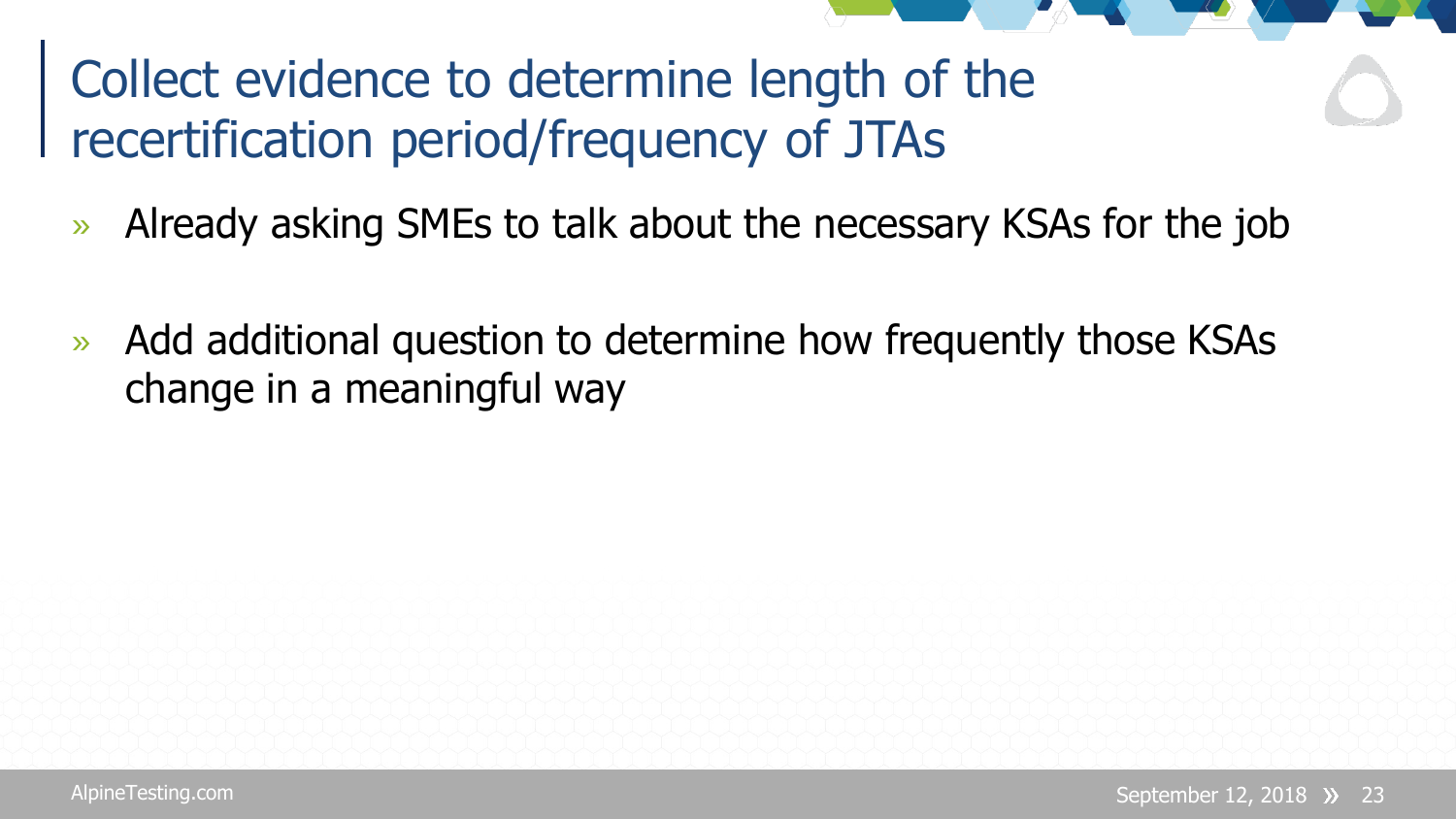